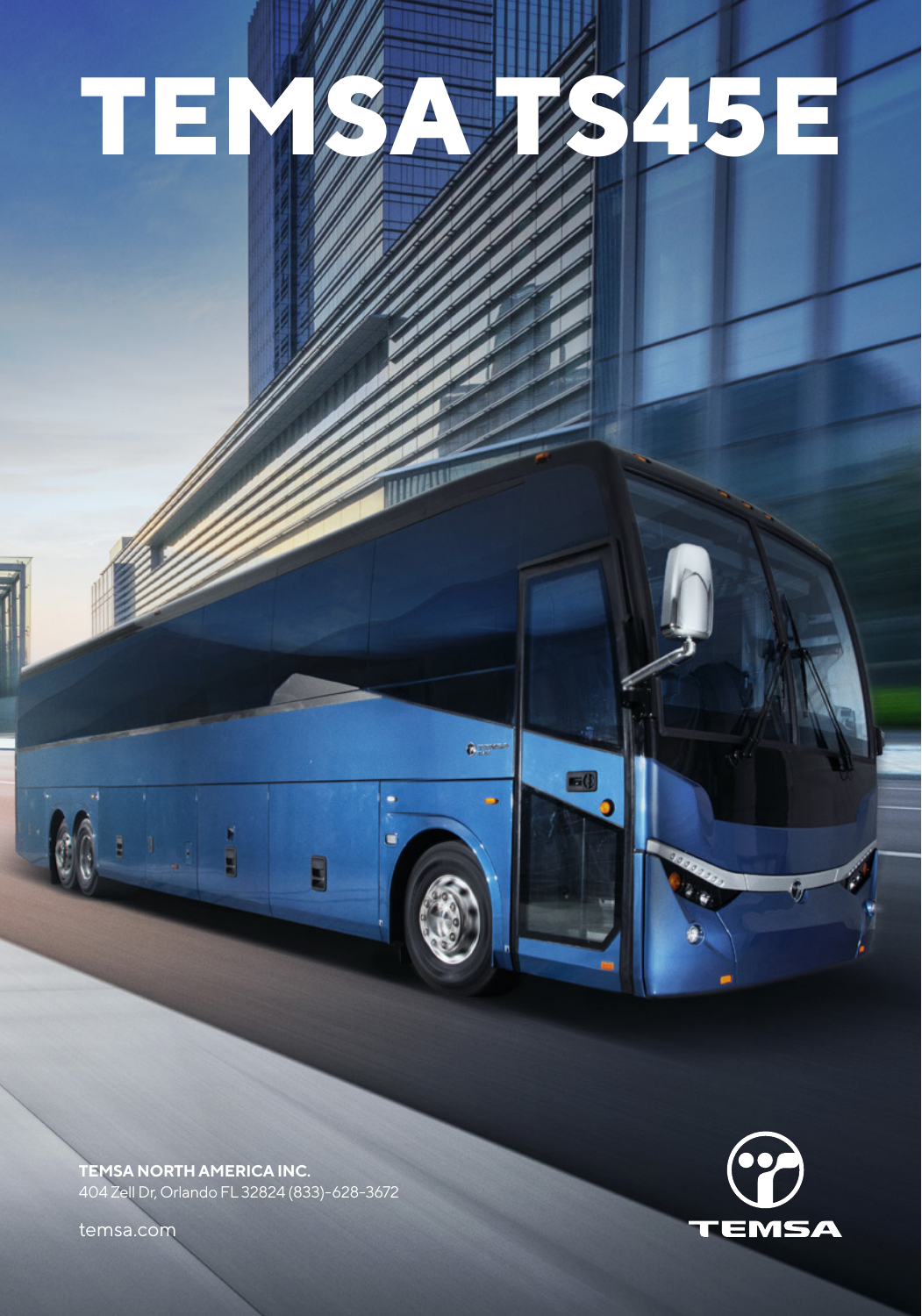



# **TEMSA TECH EV SOLUTIONS**

Temsa, one of the leading EV manufacturers is now launching its newest product the TEMSA TS45E, for the North American market. The quiet, powerful, and modern design of TS45E is reflected in Temsa's experience with electric vehicle technology combined with proven characteristics of the TS45 diesel coach.

As the successor of previous electric vehicles from Temsa's product portfolio in Europe, the proven battery & battery management technology is now available for the United States and Canada.

# **ENHANCED TS45 WITH ZERO EMISSION**

Since the first TS45 launched for North America in 2014, hundreds of buses traveled tens of million miles on U.S. roads. With the winwin approach, Temsa is now offering its flagship product with an enhanced version of both diesel and zero-emission vehicles.

Higher doors, larger windshields, and extended side windows are improving the visibility while the digital cluster assists drivers to monitor the performance of all main systems including the energy storage of the coach.

# **LOWERING YOUR TOTAL COST OF OWNERSHIP**

Operating the TS45E will cost less than a regular diesel coach both by powering the coach and reducing the maintenance intervals.

Most electric-powered components are located in the same area with easy access for service technicians. Such as the electric motor, A/C compressor, preheater, air compressor, cooling units, steering pump, and low voltage generators which are now powered by electricity. This is basic math; electric vehicles save money during operation and maintenance during the life cycle of the coach.

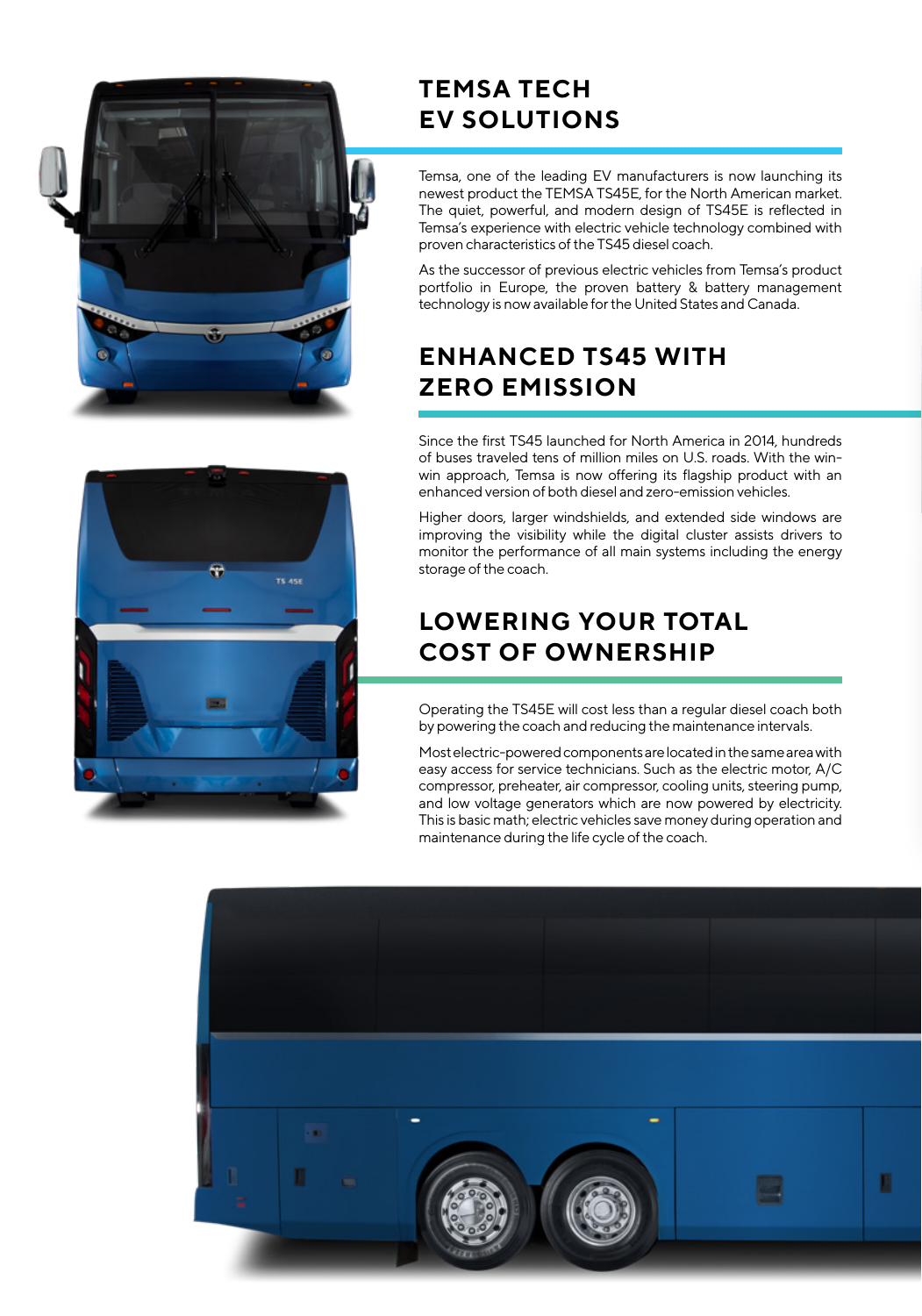





# **CONVENIENT FOR MULTI-PURPOSE OPERATIONS**

The myth that batteries use all available luggage space in electric vehicles isn't true with the TS45E! While the TS45E offers spacious and uninterrupted luggage room to accommodate passenger belongings underneath the passenger compartment, the enlarged overhead parcel racks offer more room for a variety of passengers items inside the coach.

## **ONE PEDAL DRIVE**

With the one-pedal drive system on the TS45E, it allows you to control the vehicle speed with just the throttle pedal. When the throttle pedal is completely released the bus starts regenerative braking.

The benefits include an easier driving experience, less brake pad wear, and lower maintenance cost. One pedal drive system also assists drivers in heavy traffic with minimum usage of the brake pedal which creates a smooth ride and more control.

# **FLEXIBLE BATTERY PACK AND CHARGING SOLUTIONS**

We know operational needs vary and Temsa offers customized solutions for different ranges, destinations, and road conditions.

The TS45E battery packaging size is flexible which allows the end-user to configure different battery sizes considering their budget and range needs. Similarly, the charging type can be configured depending on the infrastructure needs.